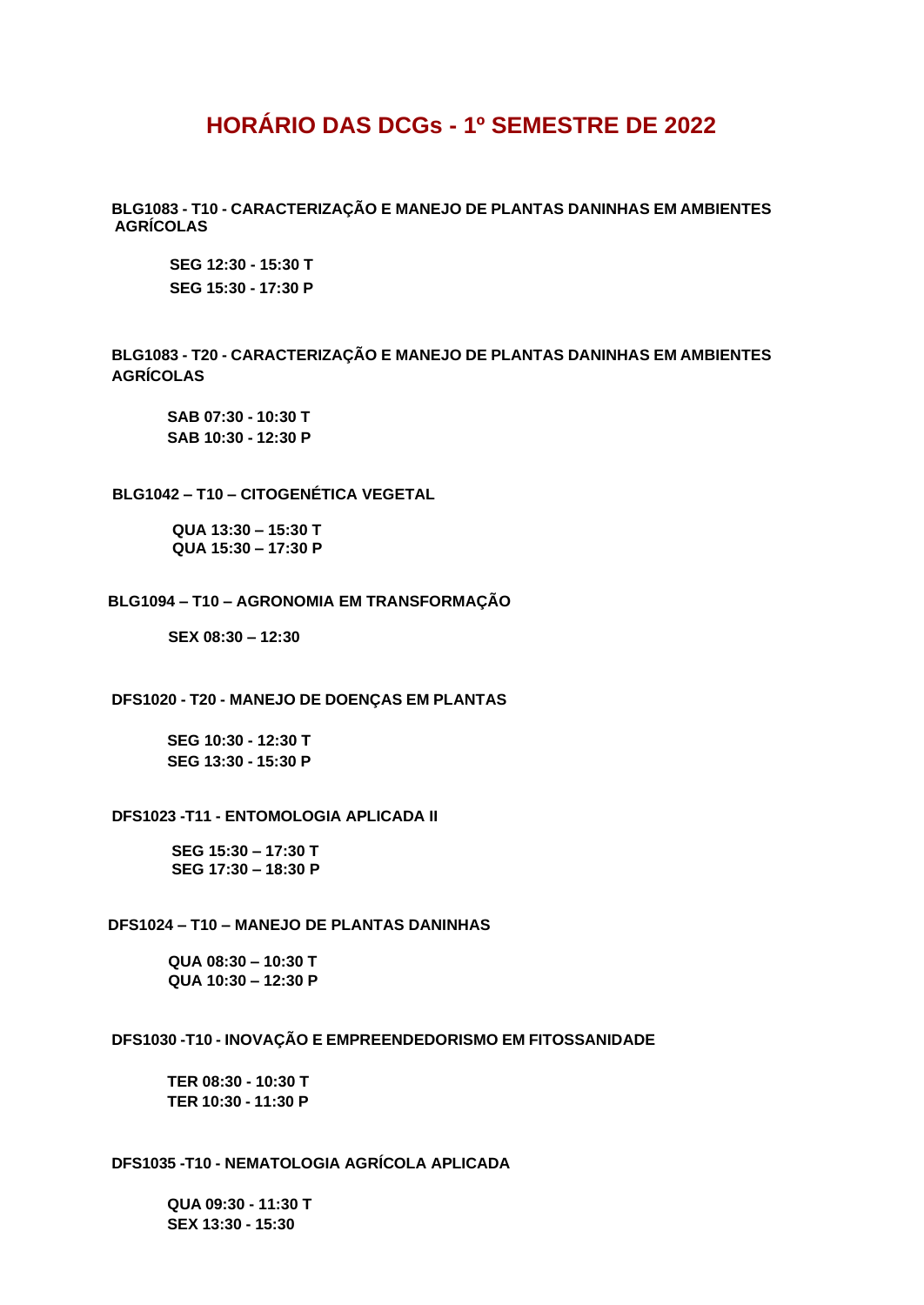## **DFS1036 -T10 - CONTROLE BIOLÓGICO DE DOENÇAS DE PLANTAS**

**QUI 09:30 - 11:30 T QUI 11:30 - 12:30 P**

## **EGR1031 -T10 - ELEMENTOS DE RECURSOS HÍDRICOS A**

**TER 13:30 - 15:30 T TER 15:30 - 17:30 P**

#### **EGR1038 -T11 - INFORMÁTICA NA GESTÃO RURAL**

**QUA 08:30 - 11:30 T QUA 11:30 - 12:30 P**

## **EGR1058 -T10 - CAR: PROGRAMA DE REGULARIZAÇÃO AMBIENTAL**

**QUA 07:30 - 09:30 T QUA 09:30 - 11:30 P**

## **ESP1027 -T10 - USO DE ENERGIA ELÉTRICA NO MEIO RURAL**

**QUI 15:30 - 17:30 T QUI 17:30 - 18:30 P**

#### **FTT1033 -T10 - CULTIVO DE PLANTAS FORA DO SOLO**

 **TER 13:30 - 15:30 T TER 15:30 - 16:30 P**

## **FTT1034 – MANEJO DE CULTIVO DE CEREAIS EM ÁREAS DE TERRAS ALTAS NOS SISTEMAS PRODUTIVOS E AS INOVAÇÕES TECNOLÓGICAS**

 **QUI 07:30 – 10:30**

## **FTT1035 – AGROMETEOROLOGIA DOS CULTIVOS**

 **QUI 15:30 – 17:30 T QUI 17:30 – 18:30 P**

**FTT1036 – T10 – PRODUÇÃO DE MUDAS**

 **QUI 09:30 – 10:30 T QUI 10:30 – 12:30 P**